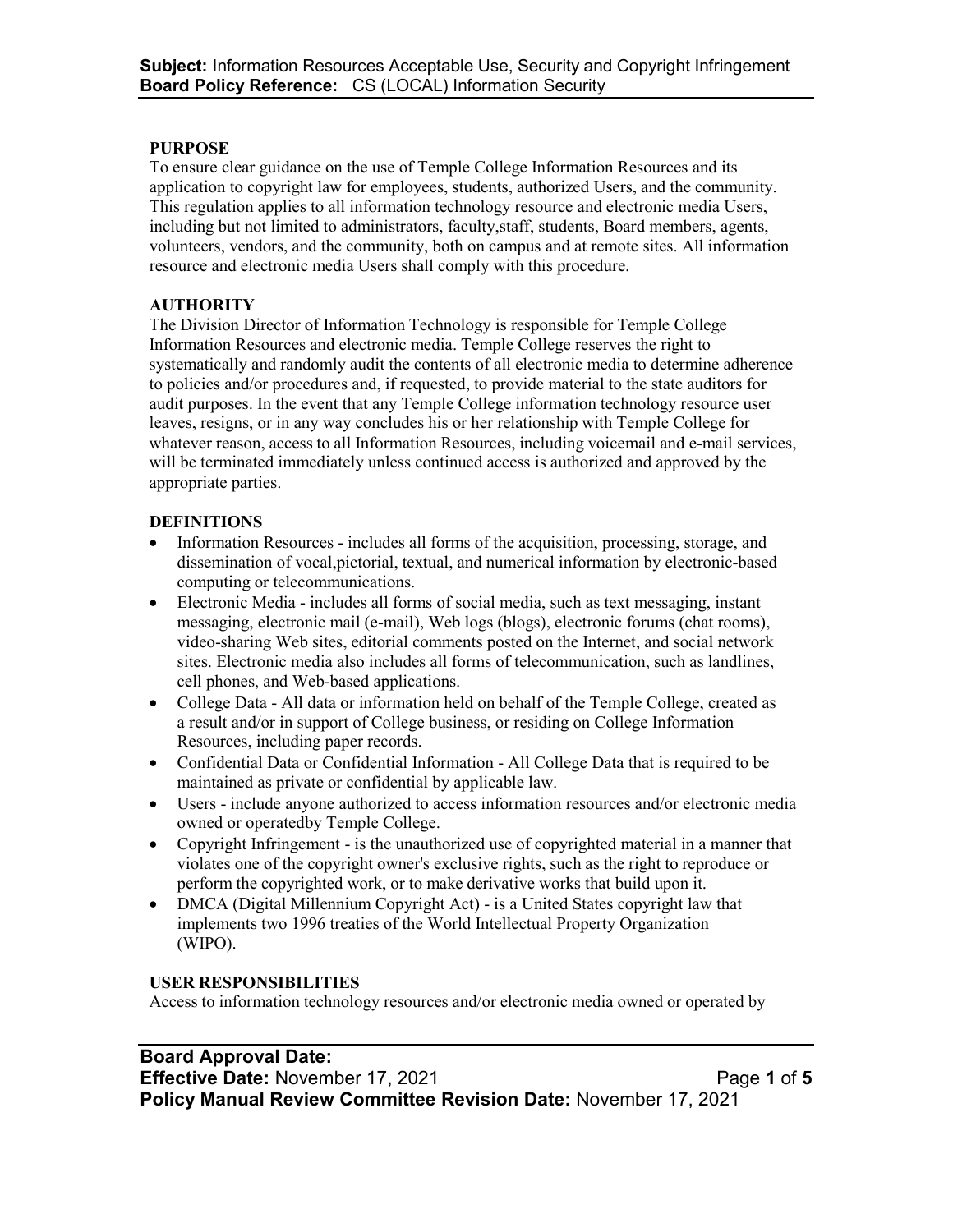Temple College is a privilege granted to authorized Users. Users are responsible for: • Reviewing, understanding, and complying with all College regulations, policies and/or procedures related to access, use, and the security of College Information Resources and/or electronic media;

• Adhering to all hardware and software license agreements that are in force on any College system,network, or server;

• Asking system administrators or data owners for clarification of access and acceptable use issues not specifically addressed in College regulations, policies and/or procedures; and • Reporting possible violations to the appropriate parties.

• All activities conducted using the User's password or other credentials.

• Report as soon as possible the loss of Information Resources to their supervisor and other appropriate employeeincluding the CISO and police.

#### **EMPLOYEE USAGE**

Temple College's Information Resources are made available to employees to assist with fulfilling their job responsibilities. Employees shall be held to the same professional standards in their use of Temple College electronic media as they are for any other public conduct. If an employee's use of electronic media violates state or federal law or College policy and/or procedure or interferes with the employee's ability to effectively perform his or her job duties, the employee is subject to disciplinary action, up to and including termination of employment. Violations of local, state, and federal laws will be reported to appropriate authorities for investigation and prosecution.

#### **STUDENT USAGE**

Temple College's Information Resources are made available to students to further the educational mission of the College. To ensure availability and reasonable levels of service, the Users must exercise responsible, ethical behavior. The misuse of Information Resources by a few can result in degraded performance for all Users and interfere with legitimate academic endeavors. Failure to follow this procedure can result in suspension or termination of access to Temple College's Information Resources and/or electronic media, as well as, other disciplinary actions by the College. Temple College reserves the right to investigate any unauthorized or improper use of College Information Resources. The appeal of any suspension or termination of access or other disciplinary actions shall be governed by the due process procedures outlined in Board Policy and the College Catalog. Violations of local, state, and federal laws will be reported to appropriate authorities for investigation and prosecution.

#### **COMMUNITY AND OTHER AUTHORIZED USAGE**

Temple College's Information Resources are made available to community and other authorized Users forgeneral use consistent with College activities. The misuse of Information Resources by community and other authorized Users can result in limited or terminated access. Violations of local, state, and federal laws willbe reported to appropriate authorities for investigation and prosecution.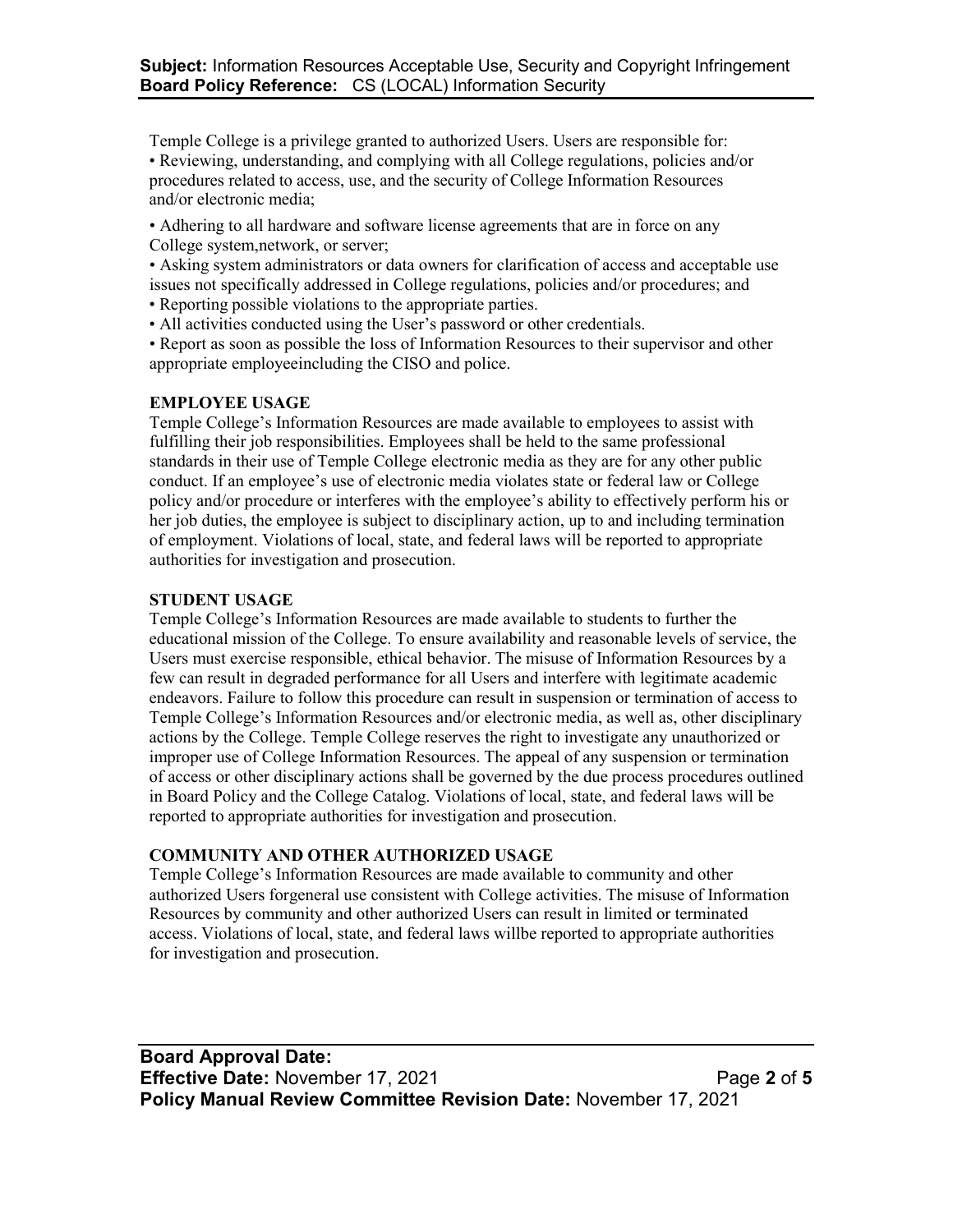### **GENERAL GUIDELINES**

• Temple College Information Resources and/or electronic media may not be used: to interfere with normal operations and other Users; to violate city, state, and/or federal laws; to damage or impair College resources; for commercial use; and/or for more than occasional incidental personal communication.

• All reasonable efforts shall be made by Users to prevent unauthorized access to the Temple College information technology systems. Users shall be responsible for protecting the confidentiality of their password. Users shall be responsible for changing their password if it becomes compromised.

• Users shall minimize the electronic exchange of large files not consistent with College business.

• No effort will be made to guarantee privacy of electronic media other than to limit access to College employees, students, and authorized Users only. Messages which are returned as undelivered or improperly addressed will be reviewed as part of the ongoing operation of the e-mail system.

• Electronically stored information, including electronic information archived on backup tapes, is subject to subpoena by civil and criminal courts, as well as, some open records requests.

• The following activities are not allowed: non-business file sharing; spamming; chain mail; downloading or installing unauthorized software or other applications; unauthorized access, removal or modification of College

Data, applications or equipment; unauthorized use of network packet 'sniffers' or packet analyzers; unauthorized installation of routers, switches, hubs, or wireless access points; unauthorized scanning systems to find running services and vulnerabilities; and unauthorized running of Web, proxy, or e-mail servers from computers connected to Temple College information technology infrastructure.

• Whenever possible Users shall store confidential information or other information essential to the mission of the College on centrally managed servers or storage systems and not on individual computers or storage drives.

• Users shall access College Data only to conduct College business and only as permitted by applicable confidentiality and privacy laws. Users must not attempt to access data on systems they are not expressly authorized to access. Users shall maintain all records containing College Data in accordance with College's Records Retention Policy and Records Management Guidelines.

• Users shall not disclose Confidential Data except as permitted or required by law and only as part of theirofficial College duties.

• When a user must create or store confidential information or essential College Data on local hard drive or portable device such as a USB drive, laptop, tablet or smart phone the user must ensure the data is encrypted in accordance with College encryption regulations.

• The following College Data must be encrypted during transmission over an unsecured network: Social Security Numbers; personally identifiable Medical and Medical Payment information; Driver's License Numbers and other government issued identification numbers;

### **Board Approval Date: Effective Date:** November 17, 2021 **Page 3** of 5 **Policy Manual Review Committee Revision Date:** November 17, 2021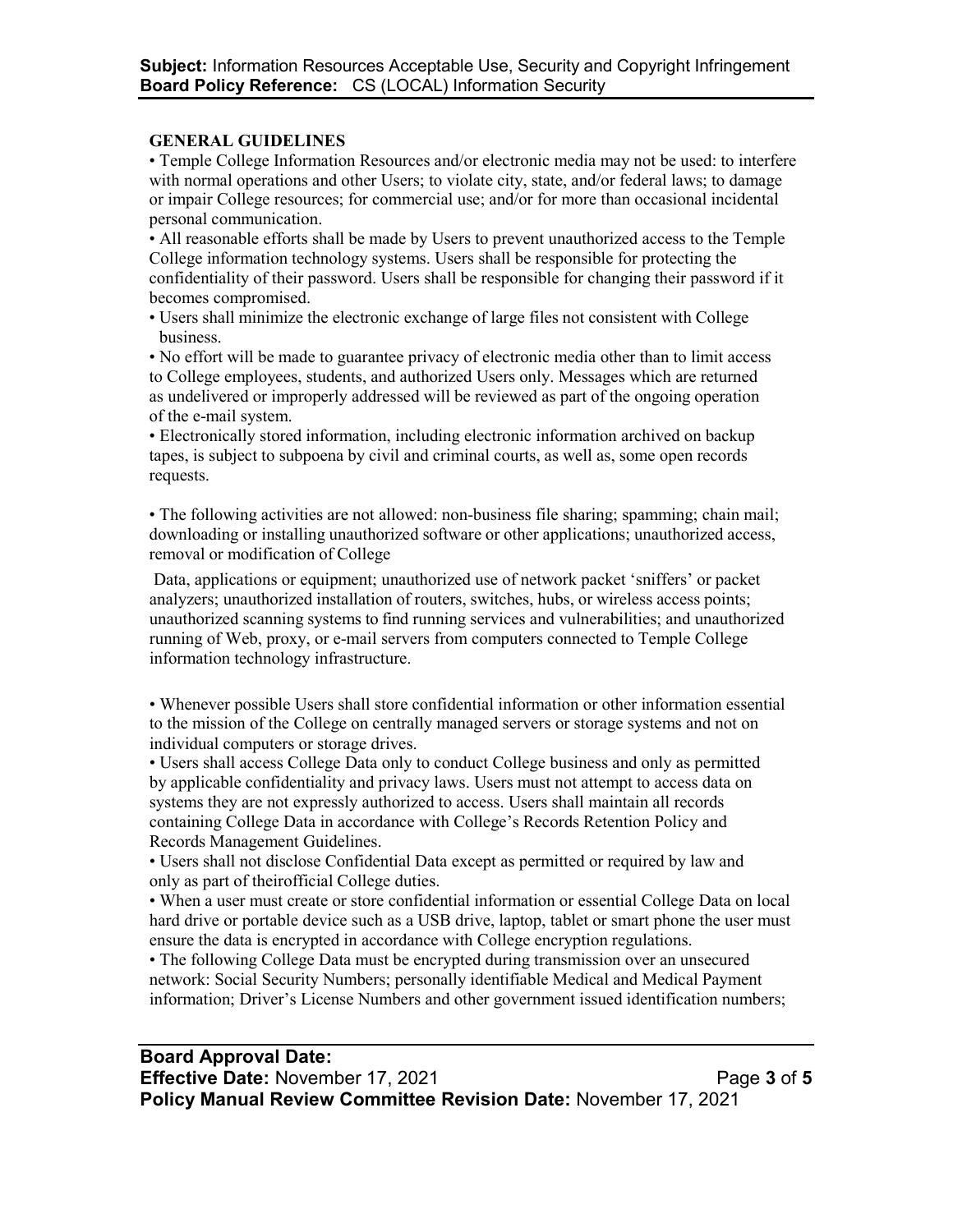Education Records subject to the Family Educational Rights & Privacy Act (FERPA); credit card or debit card numbers, plus any required code or PIN that would permit access to an individual's financial accounts; bank routing numbers; and other College Data about an individual likely to expose the individual to identity theft.

• Users who store College Data using commercial cloud services must use services provided or sanctioned by the College, rather than personally obtained cloud services.

• Devices determined by College to lack required security software or to otherwise pose a threat to College Information Resources may be immediately disconnected by the College from a College network without notice.

• Users are to use College provided email accounts, rather than personal email accounts, for conductingCollege business.

• All electronic devices including personal computers, smart phones or other devices used to access, create or store College Information Resources, including email, must be password protected in accordance with College requirements, and passwords must be changed whenever there is suspicion that the password has been compromised.

• College Data created or stored on a User's personal computers, smart phones or other devices, or in databases that are not part of College's Information Resources are subject to Public Information Requests, subpoenas, court orders, litigation holds, discovery requests and other requirements applicable to CollegeInformation Resources.

• College issued mobile computing devices must be encrypted.

• Any personally owned computing devices on which Confidential College Data is stored or created mustbe encrypted.

• College Data created and/or stored on personal computers, other devices and/or non-College Data bases should be transferred to College Information Resources as soon as feasible.

• Unattended portable computers, smart phones and other computing devices must be physically secured.

• All remote access to networks owned or managed by College must be accomplished using a remote access method approved by the College, as applicable.

#### **COPYRIGHT INFRINGEMENT**

• Copyright infringement is the act of exercising, without permission or legal authority, one or more of the exclusive rights granted to the copyright owner under section 106 of the Copyright Act (Title 17 of the UnitedStates Code). These rights include the right to reproduce or distribute a copyrighted work. In the file-sharing context, downloading or uploading substantial parts of a copyrighted work without authority constitutes an infringement.

• Penalties for copyright infringement include civil and criminal penalties. In general, anyone found liable for civil copyright infringement may be ordered to pay either actual damages or "statutory" damages affixed at not less than \$750 and not more than \$30,000 per work infringed. For "willful" infringement, a court may award up to \$150,000 per work infringed. A court can, in its discretion, also assess costs and attorneys' fees. For details, seeTitle 17, United States Code, Sections 504, 505.